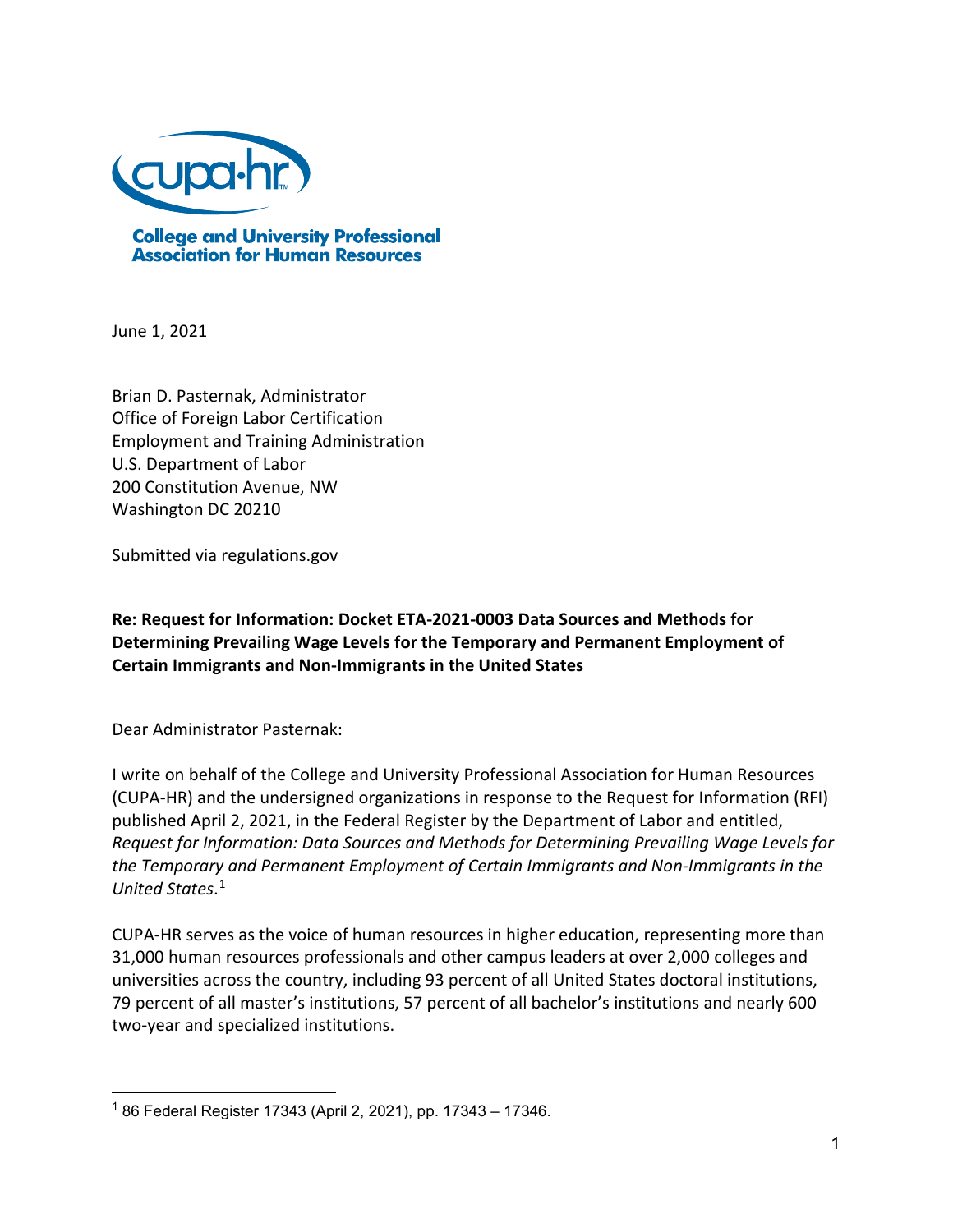The following associations join CUPA-HR in these comments:

American Association of State Colleges and Universities American Council on Education Association of American Universities Council for Christian Colleges & Universities National Association of College and University Business Officers

The members of these higher education associations include approximately 4,300 two- and four-year public and private nonprofit colleges and universities and the professionals that work at those institutions.

# **STATEMENT OF INTEREST**

Colleges and universities employ approximately 3.5 million workers nationwide, and there are institutions of higher education located in all 50 states.<sup>[2](#page-1-0)</sup> Immigrant and nonimmigrant foreign workers represent a small percentage of the total number of workers in higher education, but they fill tens of thousands of critical positions on campus where there are a limited number of American workers with the requisite skills to perform the job successfully and ensure fulfillment of an institution's mission.

Since 2009, colleges and universities have relied on the methodology for determining prevailing wage levels for immigrants and nonimmigrants set forth in guidance issued by the Employment and Training Administration (ETA) to make hiring and retention decisions for key positions throughout the higher education workforce.<sup>[3](#page-1-1)</sup> Unfortunately, DOL's January 2021 Final Rule, *Strengthening Wage Protections for the Temporary and Permanent Employment of Certain Aliens in the United States* (Final Rule), [4](#page-1-2) made changes to the computation of wage levels in a manner that will negatively impact the numerous immigrant and nonimmigrant employees on campus. Furthermore, the Final Rule will preclude many U.S. colleges and universities from hiring for highly specialized and much needed positions in the future. As such we have an interest in responding to the RFI and encouraging DOL to revise the computation of prevailing wage levels in the Final Rule in a manner that protects American workers by reflecting the range of salaries paid to employees in each occupational classification in higher education.

# **BACKGROUND**

On October 8, 2020, DOL issued an Interim Final Rule (IFR) revising the computation of prevailing wage levels for permanent labor certifications and labor condition applications (LCAs) under DOL's four-tiered wage structure based on the Occupational Employment Statistics Wage (OES) Survey administered by the Bureau of Labor Statistics (BLS). [5](#page-1-3)

<span id="page-1-0"></span><sup>2</sup> See [Summary Tables \(ed.gov\)](https://nces.ed.gov/ipeds/SummaryTables/report/400?templateId=4000&year=2019&expand_by=0&tt=aggregate&instType=1)

<span id="page-1-1"></span><sup>3</sup> *Employment and Training Administration Prevailing Wage Determination Policy Guidance, Nonagricultural Immigration Programs* (revised Nov. 2009), available at https://www.dol.gov/sites/dolgov/ files/ETA/oflc/pdfs/NPWHC\_Guidance\_Revised\_11\_2009.pdf

<span id="page-1-2"></span><sup>4</sup> 86 FR 3608

<span id="page-1-3"></span><sup>5</sup> 85 FR 63872 (October 8, 2020), pp. 63872 – 63915, hereinafter referred to as IFR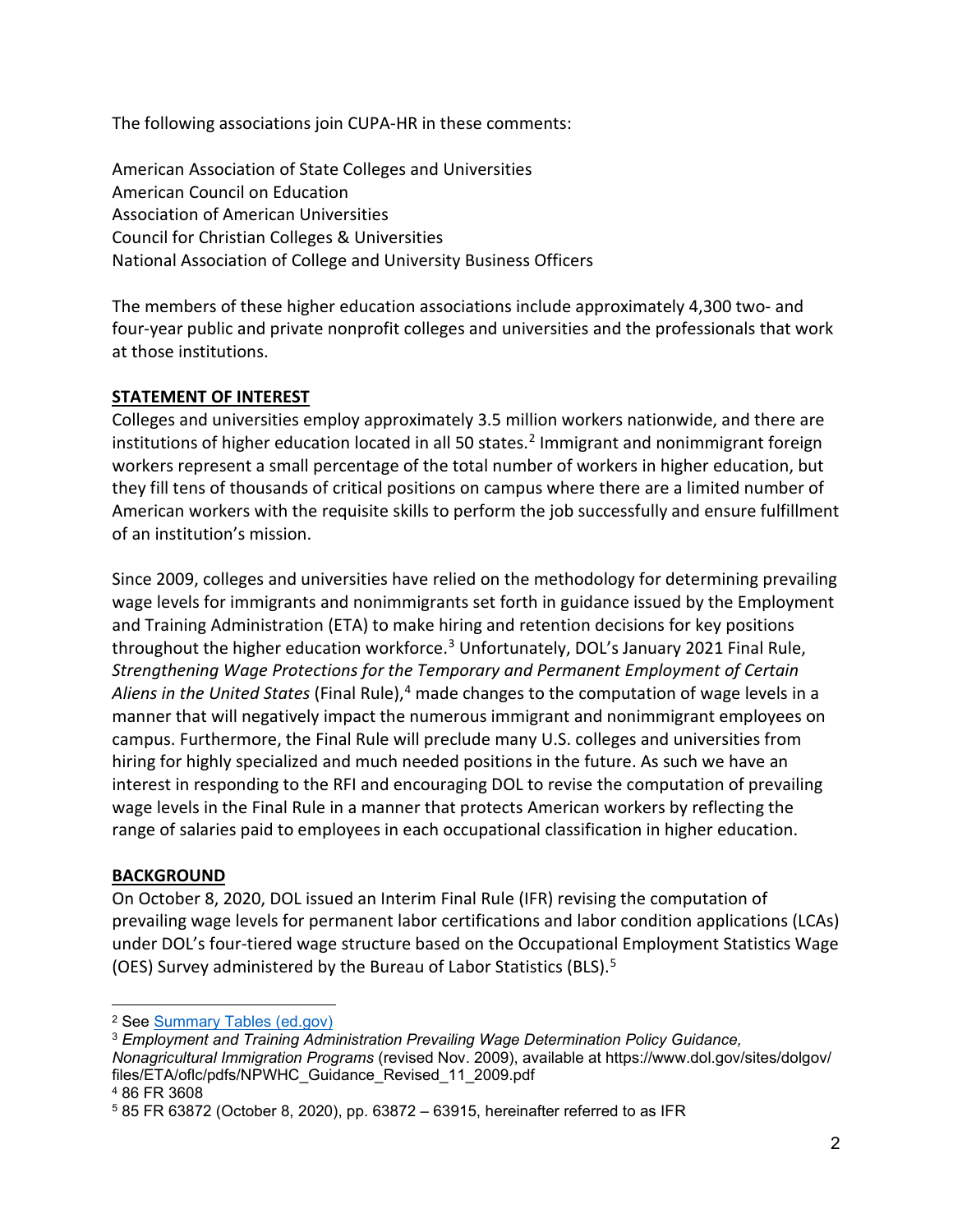Under DOL's previously used methodology to determine prevailing wage levels, a Level 1 Wage "entry level" is calculated "as the mean of the lowest paid one-third of workers in a given occupation (approximately the  $17<sup>th</sup>$  percentile of the OES wage distribution)," and a Level IV "fully competent" wage is calculated "as the mean wage of the highest paid upper two-thirds of workers (approximately the [6](#page-2-0)7<sup>th</sup> percentile)".<sup>6</sup> The Level II "qualified" and Level III "experienced" wage levels are set at approximately the  $34<sup>th</sup>$  percentile and  $50<sup>th</sup>$  percentile based on the mathematical formula Congress set forth in the Immigration and Nationality Act  $(INA).<sup>7</sup>$  $(INA).<sup>7</sup>$  $(INA).<sup>7</sup>$ 

With the IFR, DOL recalculated the Level I Wage as the mean of the fifth decile of the OES distribution, or approximately the 45<sup>th</sup> percentile and the Level IV wage as the mean of the upper decile of the OES wage distribution, or approximately the 95<sup>th</sup> percentile. The intermediate wage levels continued to be set via statute, yielding second and third wage levels at the 62<sup>nd</sup> and 78<sup>th</sup> percentiles, respectively. The IFR took immediate effect and without prior notice and opportunity for the public to comment—leaving human resources professionals, who had worked with their campuses to make hiring and retention decisions for key positions, with significant practical problems posed by the IFR's abrupt changes.

While DOL did not provide an opportunity for impacted stakeholders to comment on DOL's new methodology **before** the IFR went into effect, it did accept comments for 30 days following issuance of the IFR. DOL received 2,340 comments in that short window. CUPA-HR and 18 other higher education associations filed an extensive comment on the IFR on November 9, 2020 (2020 comments). $8$  In that letter we expressed deep concern with the IFR, because "it was implemented without opportunity for public comment, its methodology is fundamentally unsound, and the IFR does not provide colleges and universities adequate time to adjust to changes, which negatively impacts higher education's ability to provide services for students across the country." The IFR was subject to four different legal challenges in which a number of leading plaintiffs were institutions of higher education. In each case the district court entered an order that set aside or enjoined the IFR on procedural grounds.

Despite its legal setbacks and unsound methodology, DOL relied on the IFR and the insufficient 30-day comment period to issue its Final Rule during the last week of the Trump Administration. DOL changed its prevailing wage methodology from a mean-based calculation in the IFR to a percentile-based methodology in the Final Rule. Specifically, DOL revised the Level I wage downward to the 35<sup>th</sup> percentile as opposed to the mean of the fifth decile of the OES distribution used in the IFR and the Level IV wage downward to the 90<sup>th</sup> percentile of the

<span id="page-2-0"></span><sup>6</sup> Intra-Agency Memorandum of Understanding executed by Mr. John R. Beverly, III, Director, U.S. Employment Service, ETA, and Ms. Katharine Newman, Chief, Division of Financial Planning and Management, Office of Administration, BLS (Sept. 30, 1998)

<span id="page-2-1"></span><sup>7</sup> See 8 U.S.C. 1182(p)(4) ("Where an existing government survey has only 2 levels, 2 intermediate levels may be created by dividing by 3, the difference between the 2 levels offered, adding the quotient thus obtained to the first level and subtracting that quotient from the second level.")

<span id="page-2-2"></span><sup>8</sup> See [Regulations.gov](https://www.regulations.gov/comment/ETA-2020-0006-2134)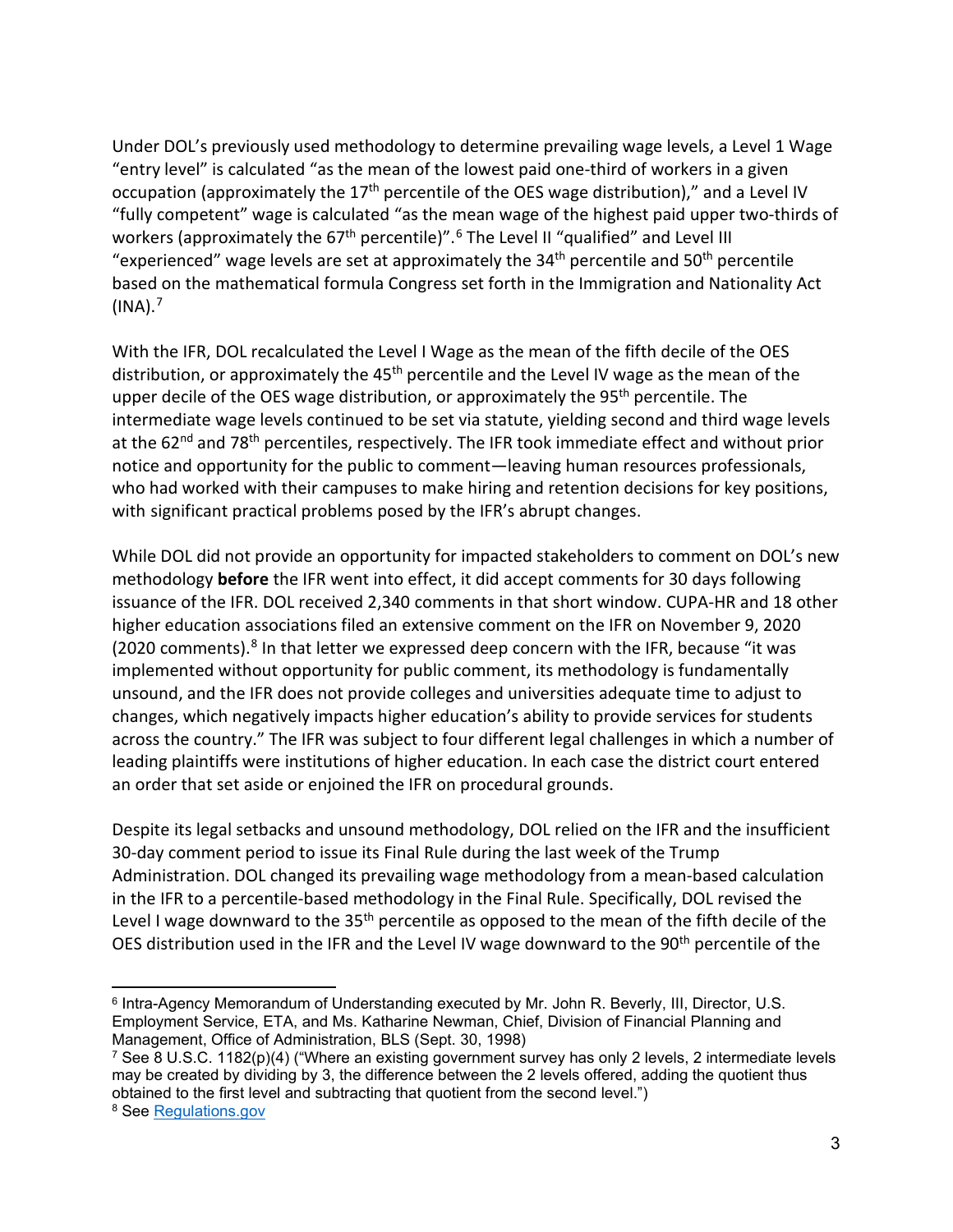OES distribution as opposed to the mean of the upper decile used in the IFR. DOL continued to set the Level II and Level III wages in accordance with 8 U.S.C.  $1182(p)(4) - 53^{rd}$  and  $72^{nd}$ percentiles, respectively. DOL provided a 60-day effective date and delayed the transition period to the new wage levels phasing in the increased wage minimums over a multi-year period. Despite these changes, the Final Rule is still flawed, and many groups are continuing litigation efforts to prevent it from going into effect.<sup>[9](#page-3-0)</sup>

On February 1, 2021, DOL proposed delaying the effective date of the Final Rule by 60 days in accordance with White House Chief of Staff Ron Klain's [memorandum,](https://www.whitehouse.gov/briefing-room/presidential-actions/2021/01/20/regulatory-freeze-pending-review/) "Regulatory Freeze Pending Review," and asked for public comment on "the proposed delay's impact on any legal, factual, or policy issues raised by the underlying rule and whether further review of those issues warrants such a delay."<sup>10</sup> CUPA-HR submitted [comments](https://www.cupahr.org/wp-content/uploads/advocacy/2021-02-16-ETA-Prevailing-Wage-Rule.pdf) supporting the delay while also urging "ETA to begin rulemaking to withdraw the final rule as it is both substantively and procedurally flawed."

On March 12, 2021, DOL formally delayed the effective date of the Final Rule by 60 days. Citing the comments issued in response to the proposed delay, DOL clarified that "it may be helpful for the Department to issue a request for information soliciting public input on other sources of information and/or methodologies that could be used to inform any new proposal(s)," and stated it was "considering whether to propose a further delay of the final rule's effective date."[11](#page-3-2)

On March 22, 2021, DOL proposed further delaying the effective date of the Final Rule by eighteen months along with corresponding proposed delays to the rule's transition dates to allow DOL additional time to continue its review of the Final Rule and permit the agency time to review feedback to a Request for Information it intended to release shortly thereafter.<sup>[12](#page-3-3)</sup> On May 13, 2021, DOL formally delayed the Final Rule's effective date and corresponding transition dates by eighteen months, concluding that the significant delay was necessary "given the complexity of the regulation, the serious concerns that have been raised, and the potential harm that would result from immediate implementation of the Final Rule."<sup>[13](#page-3-4)</sup>

DOL issued its RFI on April 2, 2021, less than a month after issuance of the March 22 delay proposal, asking interested stakeholders for information on "the sources of data and methodologies for determining prevailing wage levels covering employment opportunities that United States (U.S.) employers seek to fill with foreign workers on a permanent or temporary basis" in order to help DOL review the Final Rule and potentially develop "a future notice of proposed rulemaking to revise the computation of prevailing wage levels" in a more effective manner.

<span id="page-3-0"></span><sup>9</sup> See Chamber of Commerce Comments: [ETA-2020-0006-3007](https://www.regulations.gov/comment/ETA-2020-0006-3007)

<span id="page-3-1"></span><sup>10</sup> 86 FR 7656

<span id="page-3-2"></span><sup>11</sup> 86 FR 139995, 139997

<span id="page-3-3"></span><sup>12</sup> 86 FR 15154

<span id="page-3-4"></span><sup>13</sup> 86 FR 26164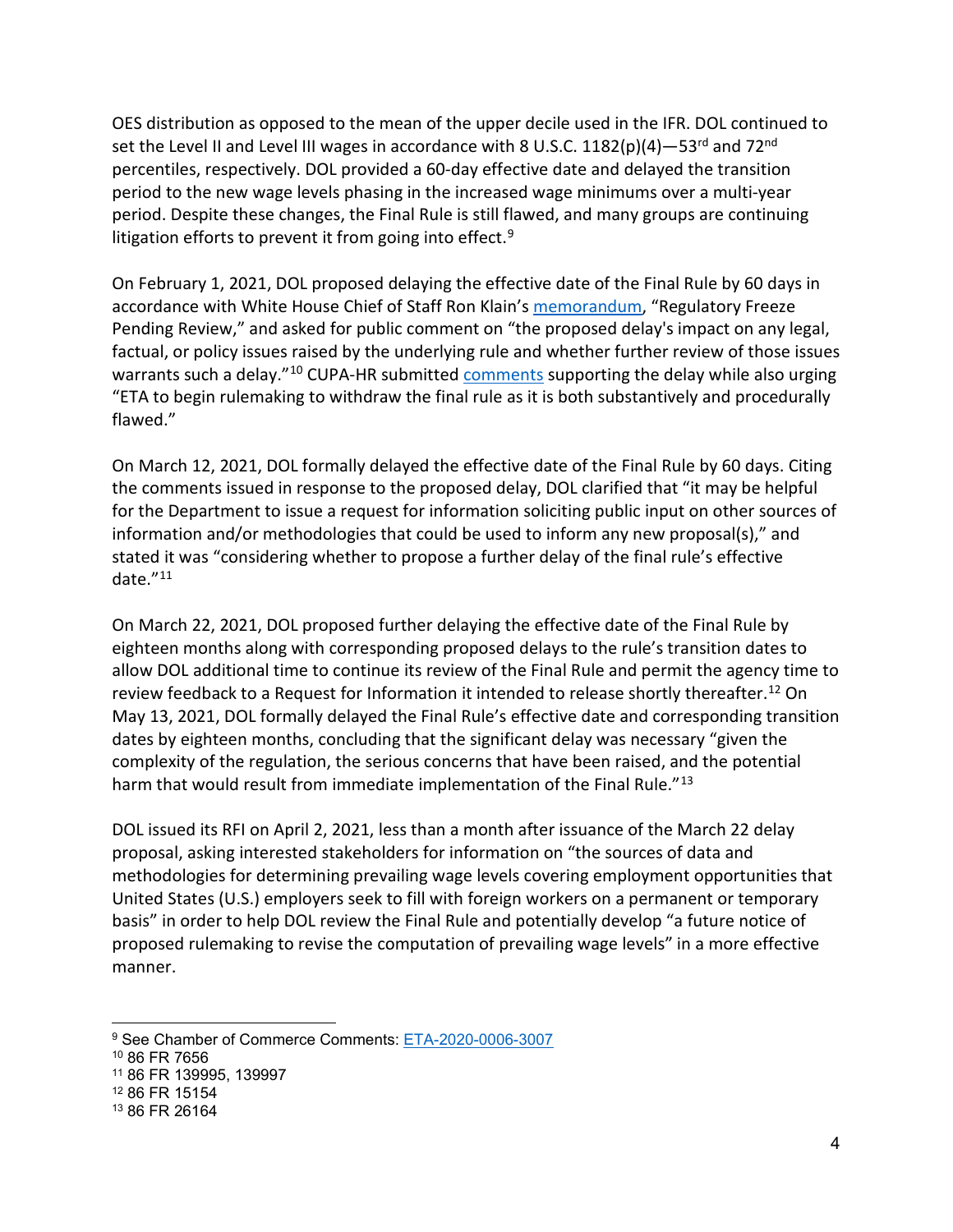# **RESPONSE TO RFI**

Below we provide data and analysis relevant to the RFI informed by CUPA-HR's research team and the association's salary surveys.<sup>[14](#page-4-0)</sup>

## Data Sources on Salaries and Positions at Institutions of Higher Education

DOL has asked for sources of data aside from the OES survey that can be used to approximate wage levels by occupation and geographic area, specifically for U.S. workers similarly employed at institutions of higher education. To our knowledge CUPA-HR surveys are the most comprehensive higher education-specific salary resource. Approximately 1,300 institutions participate each year, contributing incumbent-level data that reflects the salaries, demographic information and benefits of more than 270,000 full-time faculty by discipline and rank and more than 500,000 administrators and staff. Each year, from November to January, we gather institutional data from higher education institutions. Our research team then vets and reviews the data through February.

CUPA-HR has worked with college and university human resources professionals for over 50 years to collect salary data on the higher education workforce. Today the annual survey cycle culminates in the publication of results from four surveys: the [administrators survey,](https://www.cupahr.org/surveys/administrators-in-higher-education/) [professionals survey,](https://www.cupahr.org/surveys/professionals-in-higher-education/) [faculty survey](https://www.cupahr.org/surveys/faculty-in-higher-education/) and [staff survey.](https://www.cupahr.org/surveys/staff-in-higher-education/)<sup>[15](#page-4-1)</sup> Between the four surveys, CUPA-HR analyzes incumbent-level data for three-quarters of a million individuals employed at institutions of higher education. For three of the surveys (administrators, professionals, and staff), CUPA-HR has created its own system for classifying the occupations of employees on campus due to the fact that the standard occupational classification codes (SOCs), which the OES wage data is based on, are not sufficient.[16](#page-4-2) While CUPA-HR uses the Classification of Instructional Programs (CIP) codes from the Integrated Postsecondary Education Data System (IPEDS) to classify employees in the faculty survey, IPEDS reporting on wage data is of the data

<span id="page-4-0"></span><sup>14</sup> CUPA-HR's research team consists of four researchers, three with Ph.D.s in the social sciences and one with an M.S. working on a Ph.D. in evaluation, measurement and statistics. A fifth member of the research team is the research operations manager, who has an M.S. in the area of human resources management. The director of research, Jacqueline Bichsel, has more than 20 years of experience in higher education research, measurement, survey development, evaluation, statistics and analytics. The other researchers have various levels of expertise in similar areas. Publications on the higher education workforce from the research team include CUPA-HR's annual reports and the various reports available here: [https://www.cupahr.org/surveys/research-briefs/.](https://www.cupahr.org/surveys/research-briefs/) Three members of our research team have contributed directly to the analysis presented in this comment.

<span id="page-4-1"></span><sup>&</sup>lt;sup>15</sup> While the 2021 staff report has not been published at the time of filing, our analysis relies on the most recent data collection cycle (2020-21).

<span id="page-4-2"></span><sup>&</sup>lt;sup>16</sup> In higher education, several positions may fit into one SOC code based on its general description. CUPA-HR surveys expand beyond the SOC codes, as several distinct positions may fall into the same SOC code, despite the vastly different levels of experience, duties performed, and level of supervision, etc. While CUPA-HR provides crosswalks to SOCs for the benefit of users, they are not used in the actual surveys themselves.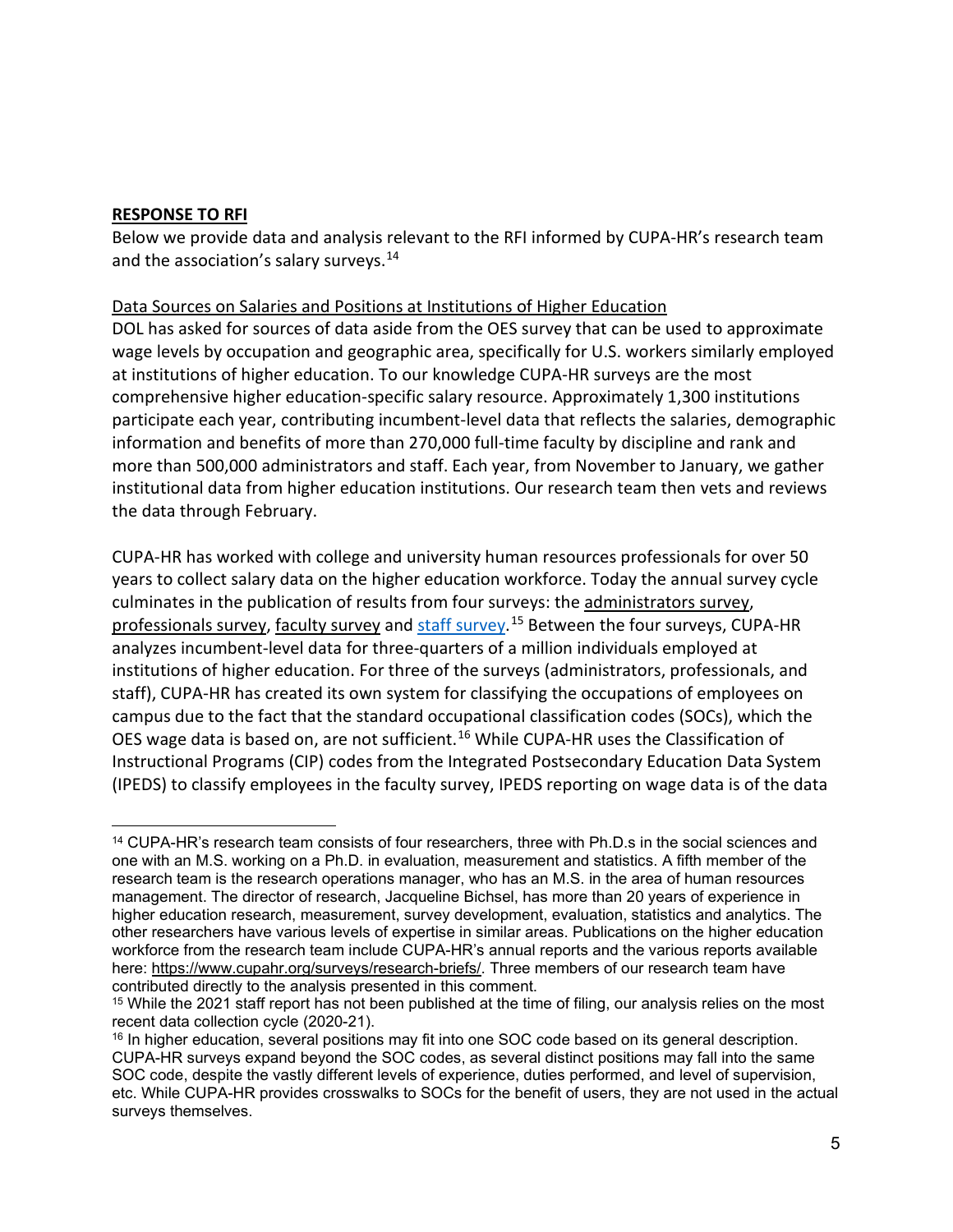they collected two years prior, making it inadequate for benchmarking purposes and an unreliable source for calculating accurate prevailing wages. In comparison, CUPA-HR survey data is annually released one month after the survey closes and three months after the salary effective date.

Furthermore, the OES wage data for employers covered by the American Competitiveness and Workforce Improvement Act (ACWIA) is based on wage band data collected by BLS and classified via SOC codes. As discussed above, SOC codes are not sufficient; they tend to group several distinct positions with vastly different levels of experience, duties performed, and level of supervision.<sup>[17](#page-5-0)</sup> Additionally, reporting salary data via wage ranges results in overall data that is less precise for purposes of calculating prevailing wages. The result is inaccurate OES wage data that is less representative of higher education as compared to the data in CUPA-HR's surveys.<sup>[18](#page-5-1)</sup>

H-1B Employees Are Not Underpaid Compared to U.S. Workers Similarly Employed in Higher Ed Using the salary data from the most recent data collection cycle related to CUPA-HR's faculty survey, our research team developed the three tables in Figure  $1<sup>19</sup>$  $1<sup>19</sup>$  $1<sup>19</sup>$  These three tables report the number of H-1B and non-H1B incumbents in the faculty survey based on tenure-track faculty, non-tenure track faculty and tenure-track and non-tenure track faculty combined. The tables also display the pay ratios for H-1B status employee median salaries compared to non-H-1B status employee median salaries. Pay ratios of \$1.00 or more indicate equitable or more than equitable median salaries for H-1B status employees. Pay ratios less than \$1.00 indicate less than equitable median salaries of H-1B status employees.

| Rank                | <b>H-1B Status</b> | No. of Faculty | <b>Pay Ratio Compared</b><br>to Non-H-1B Status<br><b>Faculty</b> |
|---------------------|--------------------|----------------|-------------------------------------------------------------------|
| Professor           | No                 | 54,141         |                                                                   |
| Professor           | Yes                | 314            | \$1.14                                                            |
| Associate Professor | No                 | 48,512         |                                                                   |
| Associate Professor | Yes                | 728            | \$1.07                                                            |

#### **Figure 1: Tenure-Track Faculty**

<span id="page-5-0"></span><sup>17</sup> This one OES category, 11-9033, includes 126 separate higher education jobs included in our wage survey.

<span id="page-5-1"></span><sup>&</sup>lt;sup>18</sup> In addition to employer-provided wage surveys, DOL should consider government-provided data sources that are widely used to set wage levels for postdoctoral trainees and fellows outside of the PWD context such as the [National Institutes of Health's Ruth L. Kirschstein National Research Service Award](https://grants.nih.gov/grants/guide/notice-files/NOT-OD-21-049.html)  [\(NRSA\) Stipends, Tuition/Fees and Other Budgetary Levels table.](https://grants.nih.gov/grants/guide/notice-files/NOT-OD-21-049.html)

<span id="page-5-2"></span> $19$  CUPA-HR began collecting data on H-1B status in the 2020- $\overline{21}$  data collecting cycle, as a greater understanding of the wages paid to H-1B employees became critical in light of the abrupt changes under the October 2020 IFR. Institutions were asked to report each incumbent as Yes, No, or Unknown regarding H-1B status. As such, some H-1B employees are represented in our faculty, administrators, professionals, and staff surveys.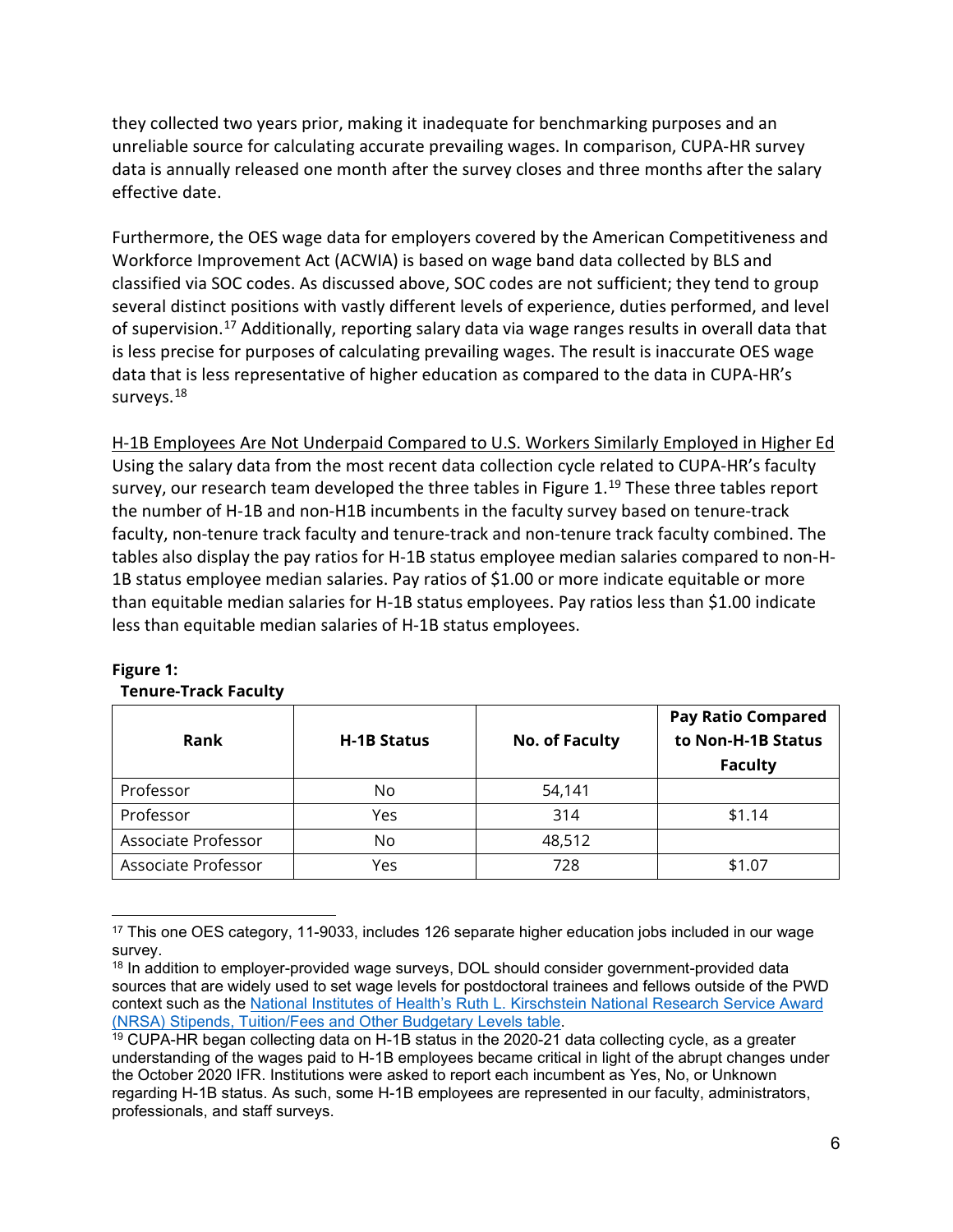| Assistant Professor  | No  | 33,858 |        |
|----------------------|-----|--------|--------|
| Assistant Professor  | Yes | 3.094  | \$1.10 |
| Instructor/Scientist | No  | 1.599  |        |
| Instructor/Scientist | Yes |        | \$1.07 |

\**Note:* H-1B status was reported as Unknown for a total of 27,642 tenure-track faculty.

#### **Tenure-Track and Non-Tenure Track Faculty Combined**

|                            |                    |        | <b>Pay Ratio Compared</b> |
|----------------------------|--------------------|--------|---------------------------|
| Rank                       | <b>H-1B Status</b> | No.    | to Non-H-1B Status        |
|                            |                    |        | <b>Faculty</b>            |
| Professor                  | No.                | 60,951 |                           |
| Professor                  | Yes                | 348    | \$1.18                    |
| Associate Professor        | N <sub>o</sub>     | 56,649 |                           |
| Associate Professor        | Yes                | 843    | \$1.08                    |
| <b>Assistant Professor</b> | No                 | 52,493 |                           |
| Assistant Professor        | Yes                | 4,048  | \$1.12                    |
| Instructor/Scientist       | No                 | 34,839 |                           |
| Instructor/Scientist       | Yes                | 501    | \$1.00                    |

\**Note:* H-1B status was reported as Unknown for 38,676 tenure-track and non-tenure-track faculty.

| <b>Non-Tenure Track Faculty</b> |  |
|---------------------------------|--|
|---------------------------------|--|

| Rank                 | <b>H-1B Status</b> | No.    | <b>Pay Ratio Compared</b><br>to Non-H-1B Status |
|----------------------|--------------------|--------|-------------------------------------------------|
|                      |                    |        | <b>Faculty</b>                                  |
| Professor            | No                 | 6,810  |                                                 |
| Professor            | Yes                | 34     | \$1.56                                          |
| Associate Professor  | N <sub>o</sub>     | 8,137  |                                                 |
| Associate Professor  | <b>Yes</b>         | 115    | \$1.16                                          |
| Assistant Professor  | No                 | 18,635 |                                                 |
| Assistant Professor  | Yes                | 954    | \$1.09                                          |
| Instructor/Scientist | N <sub>o</sub>     | 33,240 |                                                 |
| Instructor/Scientist | Yes                | 484    | \$1.01                                          |

\**Note*: H-1B status was reported as Unknown for 11,034 non-tenure-track faculty.

As the data in Figure 1 bears out, H-1B employees in faculty positions at institutions of higher education are compensated at an equal or more than equal wage to other employees with similar levels of experience and education. Through all ranks of faculty from instructor to professor, in both tenure track and non-tenure track positions, the pay ratios compared to non-H-1B status faculty range from \$1.00 (equitable) to \$1.56 (more than equitable).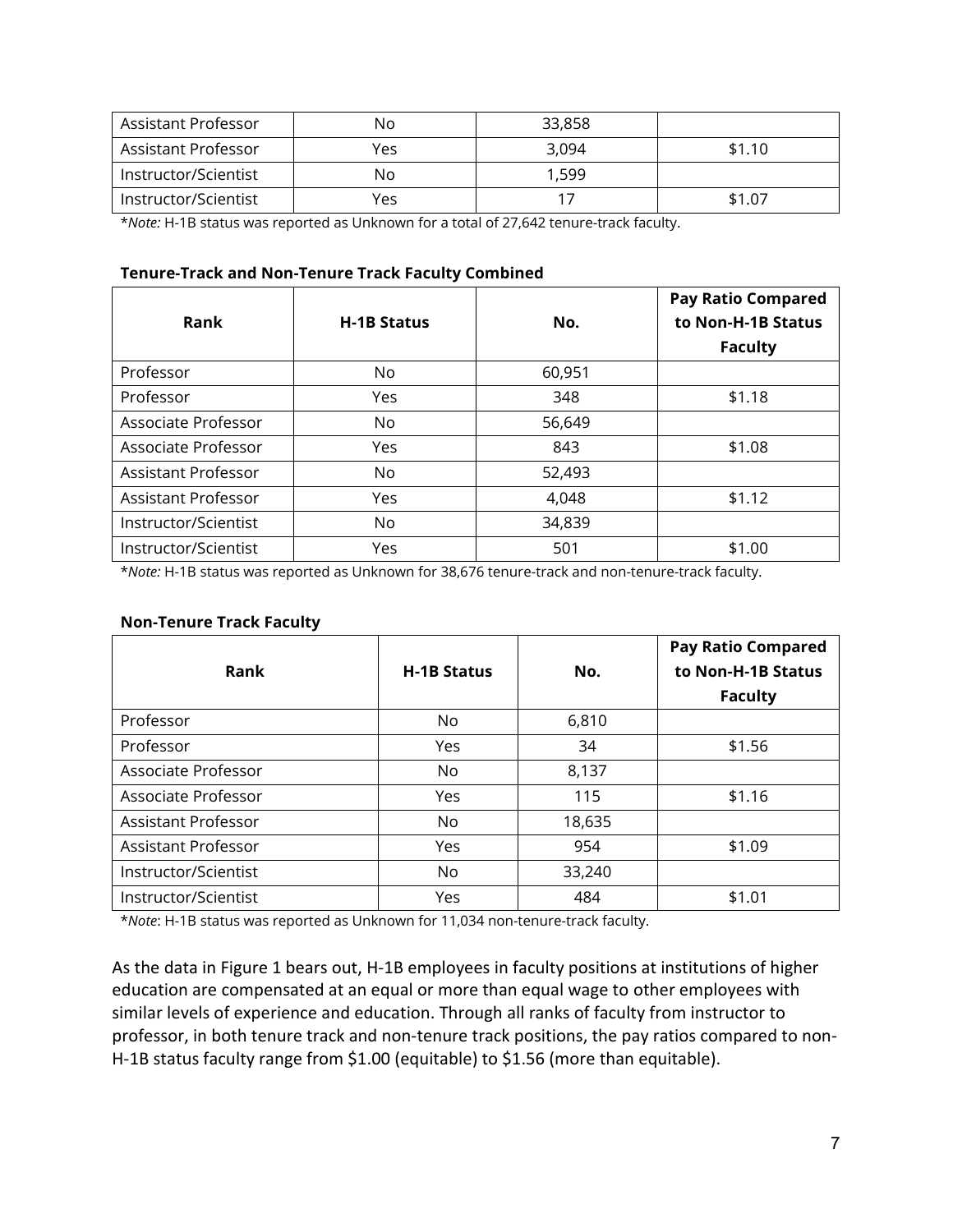While our analysis in Figure 1 focuses on faculty positions within higher education, our analysis holds true for other positions across our three other wage surveys. H-1B status administrators in the category of "institutional administrator" and "academic associate and assistant deans" earn a pay ratio of \$1.01 and \$1.10, respectively. H-1B professionals in athletics, external affairs, and fiscal affairs earn pay ratios of \$1.04, \$1.00, and \$1.15, respectively.<sup>[20](#page-7-0)</sup> Since DOL has stated that its "primary" purpose in the Final Rule is to "better reflect the actual wages earned by U.S. workers similarly employed to foreign workers," it appears DOL's goal has already been met without changes to the prevailing wage methodology, at least as it relates to positions at institutions of higher education.

# Entry-Level Wages and Fully Competent Wages

As CUPA-HR and many other commenters have relayed to DOL, the Final Rule's entry level (Level I) wage and fully competent (Level IV) wage are too high. In fact, calculations conducted by our research team demonstrate that the entry-level salary within the total compensation range for a series of positions within CUPA-HR's salary surveys come in below the 35<sup>th</sup> percentile (the first wage level in the Final Rule) and that the fully proficient/high point comes in below the 90<sup>th</sup> percentile (i.e., the fourth wage level in the Final Rule).

Below we highlight these findings based on the salary ranges within six positions from our survey data. The first five positions for which wage data was obtained were selected from our faculty survey and professionals survey as those surveys have the greatest number of incumbent-level data on H-1B positions. The fifth position for which wage data was obtained was selected from our administrators survey which had a relatively small number of incumbentlevel data on H-1B positions and as such was included as a comparison to determine if percentile ranges differed for positions where H-1Bs may not necessarily be employed.

# **Engineering Faculty Tenure Track**

The most recent data from CUPA-HR's faculty survey shows that the median entry-level wage for Engineering Faculty in a postsecondary program across all institutions surveyed by CUPA-HR falls at the  $21^{st}$  percentile of the total compensation range for that position within CUPA-HR's database. For the most senior professor (Level IV) the median salary falls at the 77<sup>th</sup> percentile of the total compensation range for that position within CUPA-HR's database.

## **Biological/Biomedical Sciences Tenure Track**

The most recent data from CUPA-HR's faculty survey shows that the median entry-level (Level I) wage for Biological/Biomedical Sciences faculty in a Tenure Track position in a postsecondary program across all institutions surveyed by CUPA-HR falls at the 23<sup>rd</sup> percentile of the total compensation range for that position within CUPA-HR's database. For the most senior professor (Level IV), the median salary falls at the  $76<sup>th</sup>$  percentile of the total compensation range for that position within CUPA-HR's database.

<span id="page-7-0"></span> $20$  Across all surveys, which included 751,787 incumbents in higher education, 7,820 incumbents were reported as H-1B employees, 575,700 incumbents were reported as non-H-1B employees, and H-1B status was reported as unknown for 168,267 incumbents.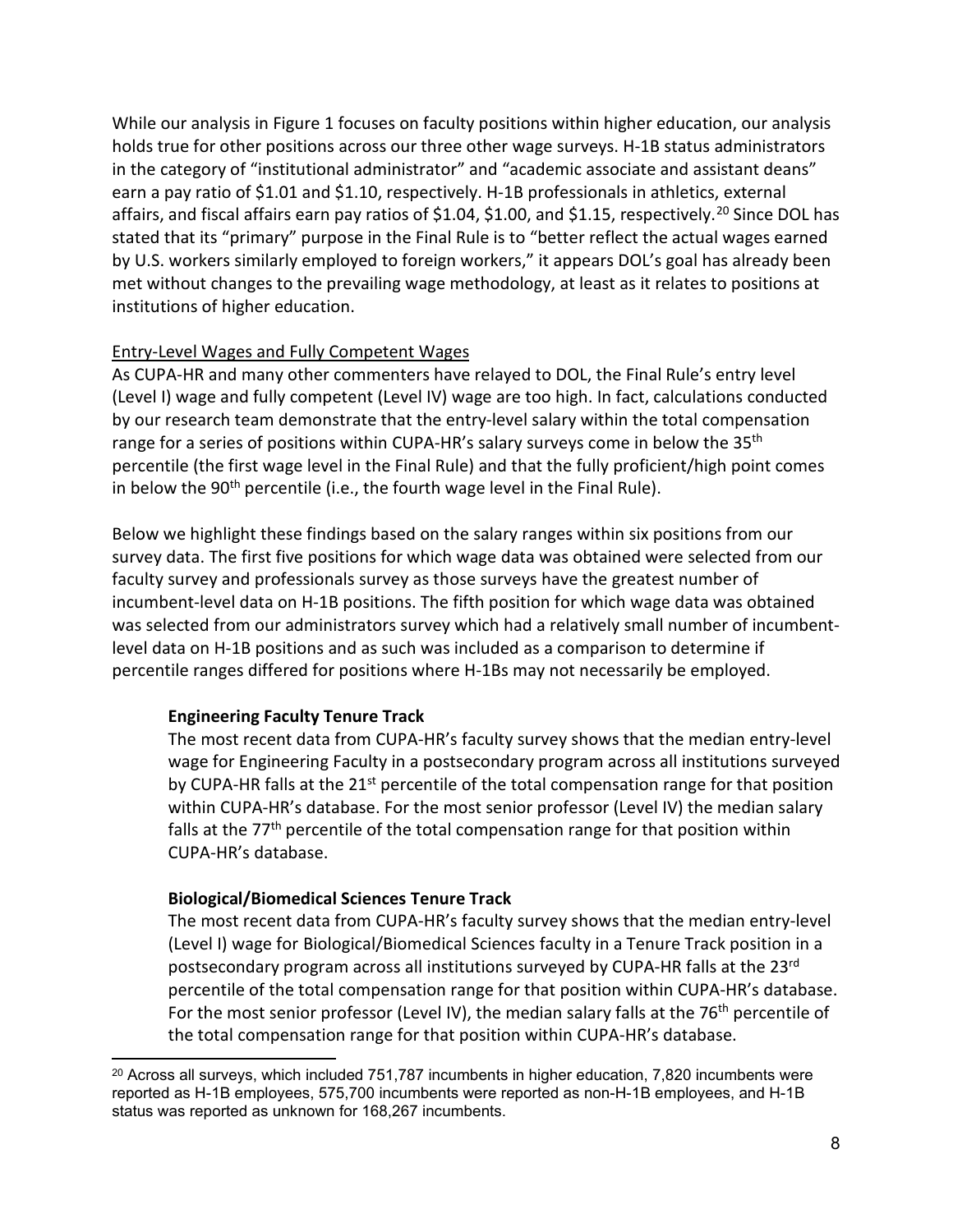#### **Business Faculty Tenure Track/Non-Tenure Track Combined**

The most recent data from CUPA-HR's faculty survey shows that the average entry-level (Level I) wage for a business teacher in a postsecondary program across all institutions surveyed by CUPA-HR falls at the  $18<sup>th</sup>$  percentile of the total compensation range for that position within CUPA-HR's database. For the most senior professor (Level IV), the average salary falls at the  $77<sup>th</sup>$  percentile of the total compensation range for that position within CUPA-HR's database.

#### **Soccer Coach**

The most recent data from CUPA-HR's professionals survey shows that the median entry-level wage for an Assistant Soccer Coach falls at the 28<sup>th</sup> percentile of the total compensation range for that position within CUPA-HR's database. At the other end of the wage scale, the median salary of an experienced soccer coach (Level IV) falls at the 54<sup>th</sup> percentile of the total compensation range for that position within CUPA-HR's database.

## **Budget Analyst**

The most recent data from CUPA-HR's professionals survey shows that the average entry-level (Level I) wage for a budget analyst falls at the 29<sup>th</sup> percentile of the total compensation range for that position within CUPA-HR's database. At the other end of the wage scale, the average salary of the most senior budget analyst (Level IV) falls at the 73<sup>rd</sup> percentile of the total compensation range for that position within CUPA-HR's database.

## **Head of Development**

The most recent data from CUPA-HR's administrators survey shows that on average an entry-level wage for the Head of Development falls at the 24<sup>th</sup> percentile of the total compensation range for that position within CUPA-HR's database. At the other end of the wage scale, the average salary of the most senior Head of Development (Level IV) falls at the 28<sup>th</sup> percentile of the total compensation range for that position within CUPA-HR's database.

The analysis above relies on data from across three of CUPA-HR's wage surveys and demonstrates that entry-level (Level I) wages can be represented by the  $18^{th}$ ,  $21^{st}$ ,  $23^{rd}$ ,  $24^{th}$ , 28<sup>th</sup> and 29<sup>th</sup> percentiles while controlling for occupation, and the fully-qualified (Level IV) can be represented by the 28<sup>th</sup>, 54<sup>th</sup>, 73<sup>rd</sup>, 76<sup>th</sup>, 77<sup>th</sup>, and 77<sup>th</sup> percentiles. Put another way, basing the entry level wage on the 35<sup>th</sup> percentile produces wage data that is not only too high but also less precise than the current methodology, as it leaves out a significant percentage of workers similarly employed.

We stress this point especially for the world of postdocs—on-the-job training positions obtained after achieving an advanced degree—as their salaries are much more reflective of the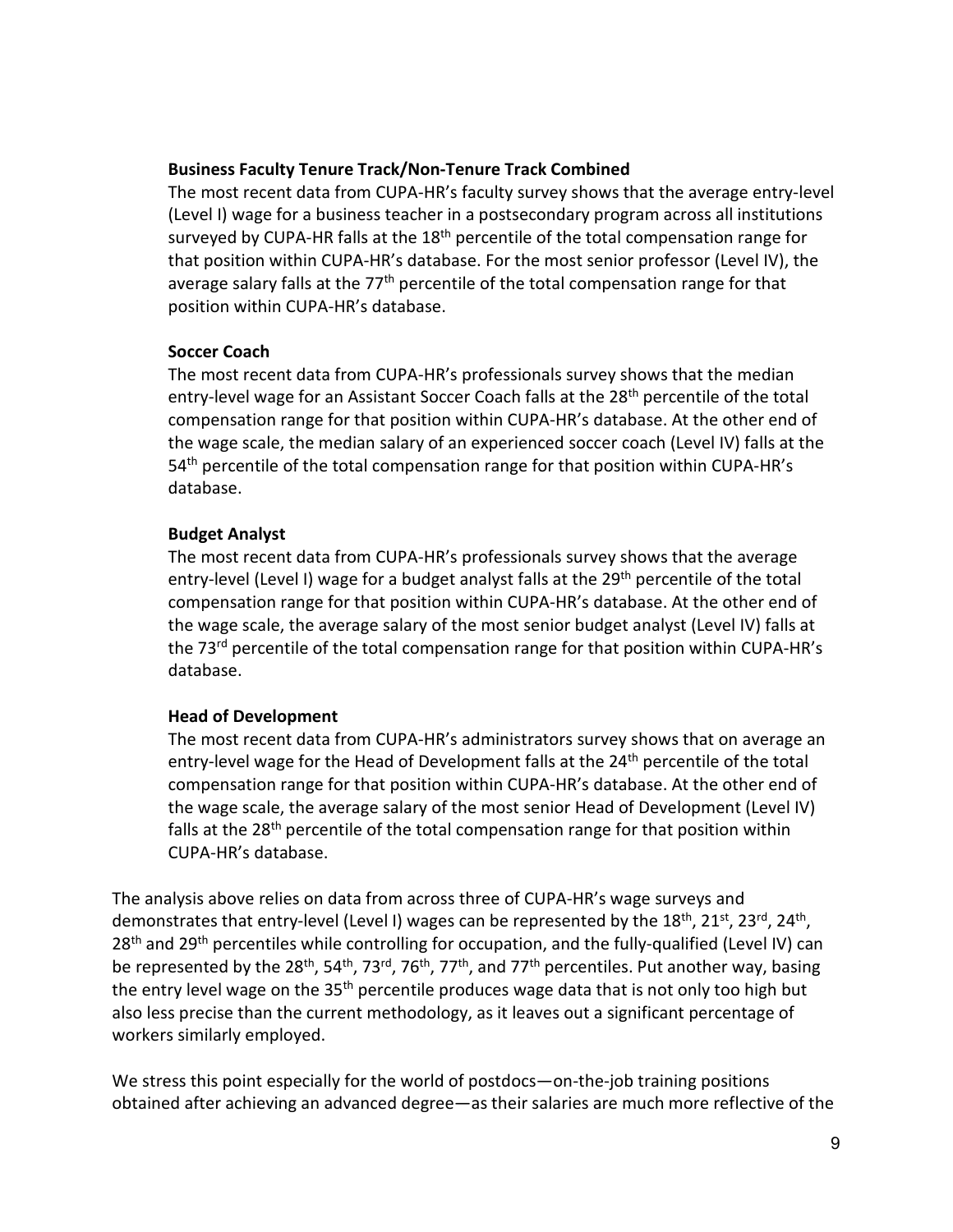lower range of the pay scale, especially if the wage data is not precisely tailored to the specific position at hand. For instance, the median salary of a Postdoc in Biological/Biomedical Sciences in the Non-Tenure Track Research Faculty position falls at the  $8<sup>th</sup>$  percentile of the total compensation range for faculty in the Biological/Biomedical Sciences. For OES purposes, Postdocs do not receive a separate occupation and, instead, are grouped together with their faculty counterparts, highlighting the need to set prevailing wage levels for entry wages towards the lower end of the pay scale.

While an entire analysis of prevailing wage levels for every position in which higher education employers seek to retain international employees would be required to approximate the most appropriate Level I and Level IV wage levels, doing so would not create an apples-to-apples comparison for DOL to base prevailing wage levels given the vast differences between the salary data CUPA-HR has on the higher education workforce and that contained in the OES survey.

As explained earlier in our analysis, CUPA-HR data is more precise and representative of the higher education workforce, and based on that data, institutions have used the current wage methodology to produce equitable or more than equitable wages for H-1B employees (i.e., universities do not underpay their H-1B employees). It would be difficult to approximate meaningful percentiles for DOL using CUPA-HR data, but DOL should give considerable weight to the analysis above and revisit the Level I and IV percentiles, since calculations based on more precise and accurate data produce better and more precise results.

## Mean v. Median

The department has asked whether it should consider other statistical approaches or estimation techniques when computing wage levels. Based on our expertise as survey researchers, computing wage levels using the median rather than the mean will provide the most accurate results, as the median is the best measure of central tendency for skewed data (and salary data are always skewed).

The graphic below shows why it's important to use the median for salary data. The red line shows the mean for this data, and the green line shows the median. The blue columns represent a frequency histogram. Note that most of the provosts depicted here are earning salaries toward the lower end of the distribution, in the \$100,000 to \$200,000 range. That is where the median falls. However, there are a few provosts who earn unusually high salaries. These outliers are not representative of the population of provosts. Importantly, these outliers pull the average toward the higher end, making it less representative of what this population earns.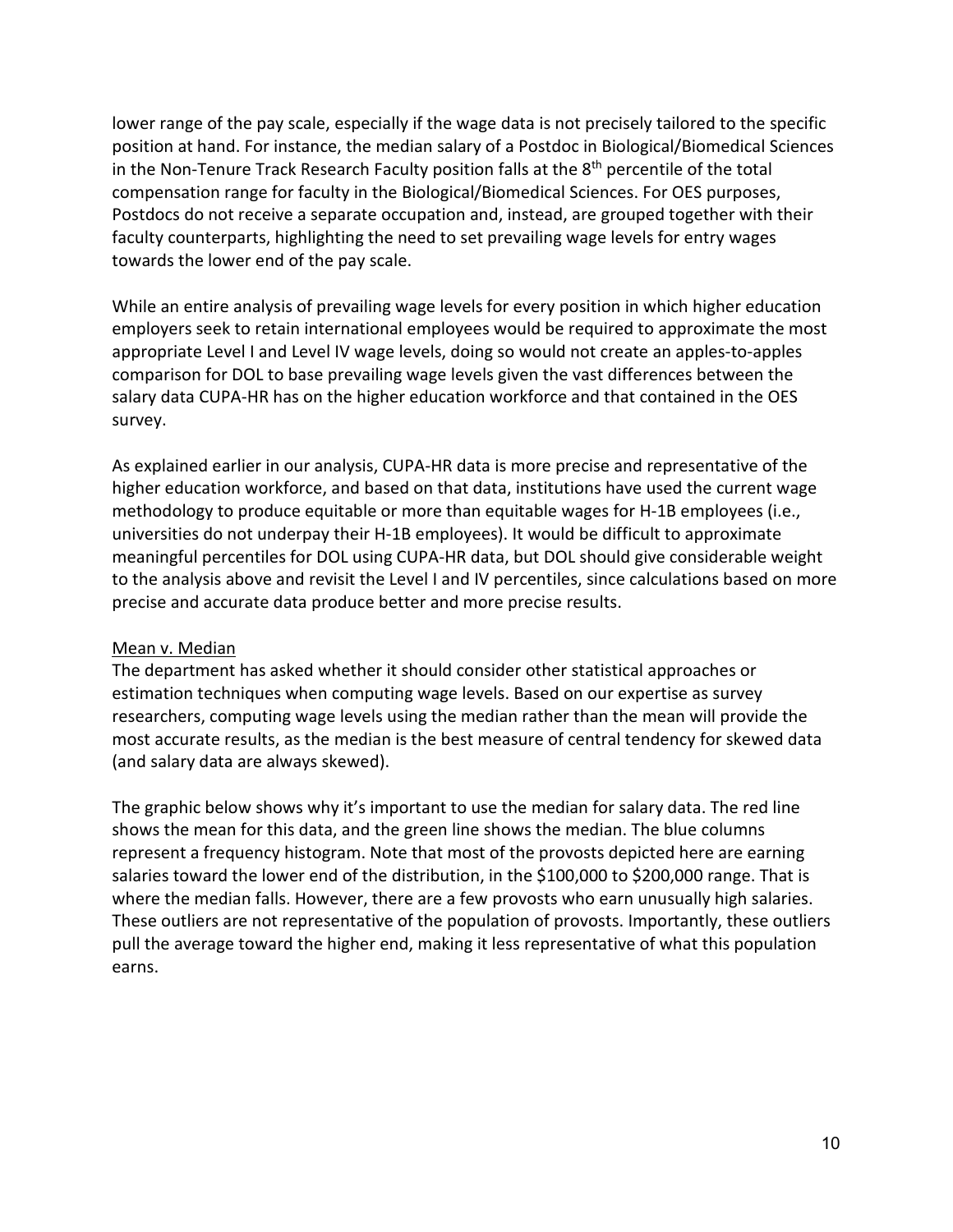

# [105000] Chief Academic Affairs Officer/ Provost

In the context of setting wage levels for prevailing wage calculations utilization of the mean as opposed to the median tends to skew the percentile associated with the wage level upwards. For instance, in our earlier analysis of "soccer coach", if we were to utilize the mean salary of a "fully qualified" coach to determine the percentile at which a Level IV wage should be set, our calculation would fall at the 65<sup>th</sup> percentile of the total compensation range for that position within CUPA-HR's database—as opposed to the  $54<sup>th</sup>$  percentile when calculated using the median salary.

If DOL is considering changes to its current methodology for computing prevailing wage levels, instead of basing the levels on the current percentiles from the total range, DOL could consider reflecting them as percentages of the median. For example, instead of setting the level I wage at the 17<sup>th</sup> percentile of the salary range, DOL could equate the Level I wage as 30% of the median amount.